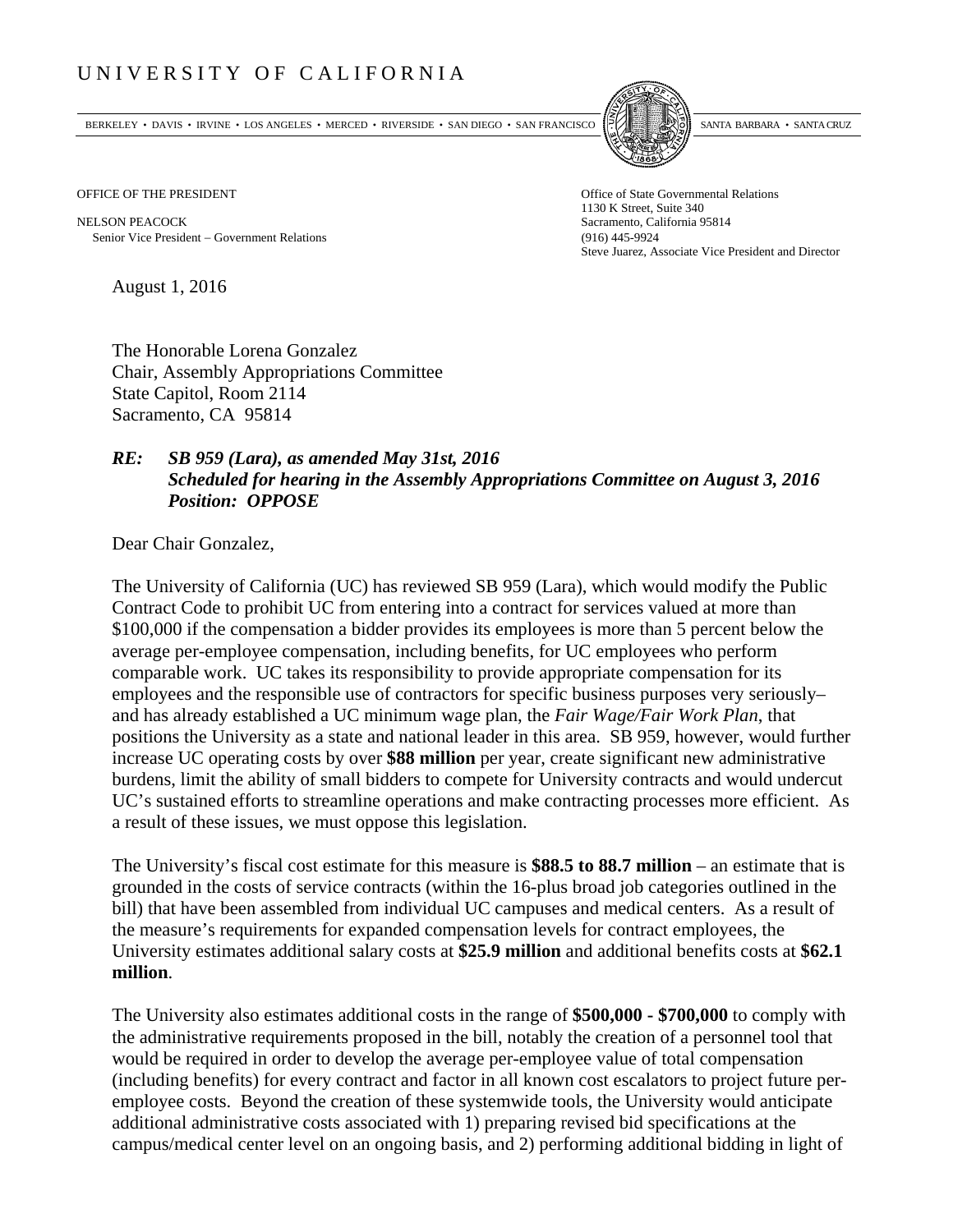the measure's restrictions on contract renewals or extensions. These additional costs are difficult to quantify, but would likely climb into the millions of dollars over a multi-year period.

Beyond the significant fiscal impact, it is important to reiterate that state leaders and the public demand that the University continually strive to contain costs. With a dynamic public service mission that combines education, medical centers, public service, and research, it is imperative that we maintain an appropriate balance of contract and campus‐based employees to maximize efficiency. Keeping costs low is a priority; however, UC does not contract out on this basis alone. In fact, UC only contracts out in instances where there is a need for special expertise or experience, for short-term or temporary staffing needs, for special services and equipment that are not available internally, or for services at a leased facility where the services are provided by the owner.

Moreover, the contract workers employed in these situations are all covered under the University's *Fair Wage/Fair Work Plan*. This plan - announced last July - established a UC minimum level of pay to ensure that all UC workers are provided a fair wage. The UC minimum wage is currently \$13 per hour, and it will reach \$15 per hour on October 1, 2017. As part of *Fair Wage/Fair Work*, UC is also monitoring wage and working conditions for contract employees by implementing annual compensation audits and interim audits, and has established a phone hotline and central online system to report complaints directly to the Office of the President.

At the same time, SB 959 could undermine UC's ongoing efforts to streamline operations to save money. The Legislature has supported UC's efforts to increase efficiencies in contracting in the past by passing measures such as SB 835 (Wolk, 2011) which granted the University the authority to select bidders on construction services contracts on the basis of best value to the University, SB 1280 (Pavley, 2012), which granted the University similar best value authority to contracts for goods and services, and SB 1122 (Wright, 2010) which increased the competitive bidding threshold to \$100,000. SB 959 would represent a departure from past guidance from the State.

For example, the University has embarked upon a systemwide effort to reform its procurement practices to reduce the price it pays for goods, materials, and services and to streamline administrative processes. UC's strategic sourcing initiative and "P200" procurement project uses strategic and collaborative sourcing methods to optimize spend and purchasing activities across the UC system, creating significant savings for the University. P200 seeks to recapture \$200 million annually that is currently lost through sub-optimal purchasing contracts and practices, redirecting these critically needed funds to support UC's core missions of teaching, research, and public service. Unfortunately, SB 959 would significantly hinder continued progress on efforts like this. Furthermore, because it only applies to UC, it would impede our ability to collaborate with the California State University (CSU) system and the California Community Colleges (CCC) in order to use our combined purchasing power to save California taxpayer dollars. The legislation's proposed disparity of treatment would likely prevent this intersegmental collaboration from going forward.

SB 959 would increase the complexity and administrative expense associated with our bidding process. For example, the legislation would require the completion of a complex calculation and analysis of positions and compensation data prior to UC issuing any request for proposal (RFP) for goods, materials, and services. This would undercut UC's strategic approach to issuing systemwide RFPs whenever possible, with the goal of maximizing UC's bargaining power.